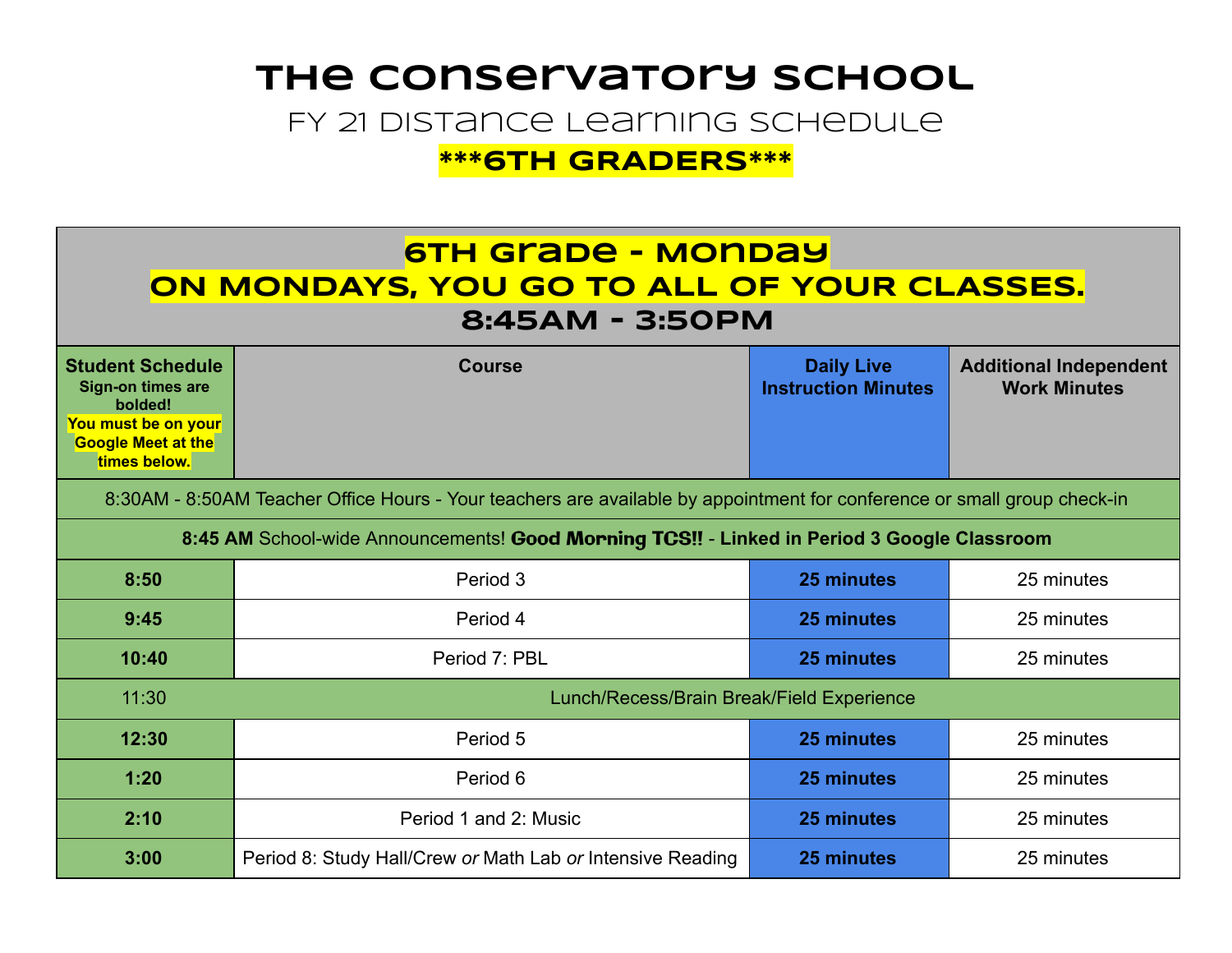# **The Conservatory School**

FY 21 Distance Learning Schedule

#### **\*\*\*6TH GRADER\*\*\***

| <b>6TH GRADE - TUESDAY &amp; THUISDAY</b><br>8:45AM - 3:50PM                                                                       |                                                            |                                                 |                                                      |  |  |
|------------------------------------------------------------------------------------------------------------------------------------|------------------------------------------------------------|-------------------------------------------------|------------------------------------------------------|--|--|
| <b>Student Schedule</b><br><b>Sign-on times are</b><br>bolded!<br>You must be on your<br><b>Google Meet at the</b><br>times below. | <b>Course</b>                                              | <b>Daily Live</b><br><b>Instruction Minutes</b> | <b>Additional Independent</b><br><b>Work Minutes</b> |  |  |
| 8:30AM - 8:50AM Teacher Office Hours - teachers are available by appointment for conference or small group check-in                |                                                            |                                                 |                                                      |  |  |
| 8:45 AM School-wide Announcements! Good Morning TCS!! - Linked in Period 3 Google Classroom                                        |                                                            |                                                 |                                                      |  |  |
| 8:50                                                                                                                               | Period 3                                                   | 50 minutes                                      | 50 minutes                                           |  |  |
| 10:40                                                                                                                              | Period 7: PBL                                              | 25 minutes                                      | 25 minutes                                           |  |  |
| 11:30                                                                                                                              | Lunch/Recess/Brain Break/Field Experience                  |                                                 |                                                      |  |  |
| 12:30                                                                                                                              | Period 4                                                   | 50 minutes                                      | 50 minutes                                           |  |  |
| 2:05                                                                                                                               | Period 1 and 2: Music                                      | 25 minutes                                      | 25 minutes                                           |  |  |
| 3:00                                                                                                                               | Period 8: Study Hall/Crew or Math Lab or Intensive Reading | 25 minutes                                      | 25 minutes                                           |  |  |